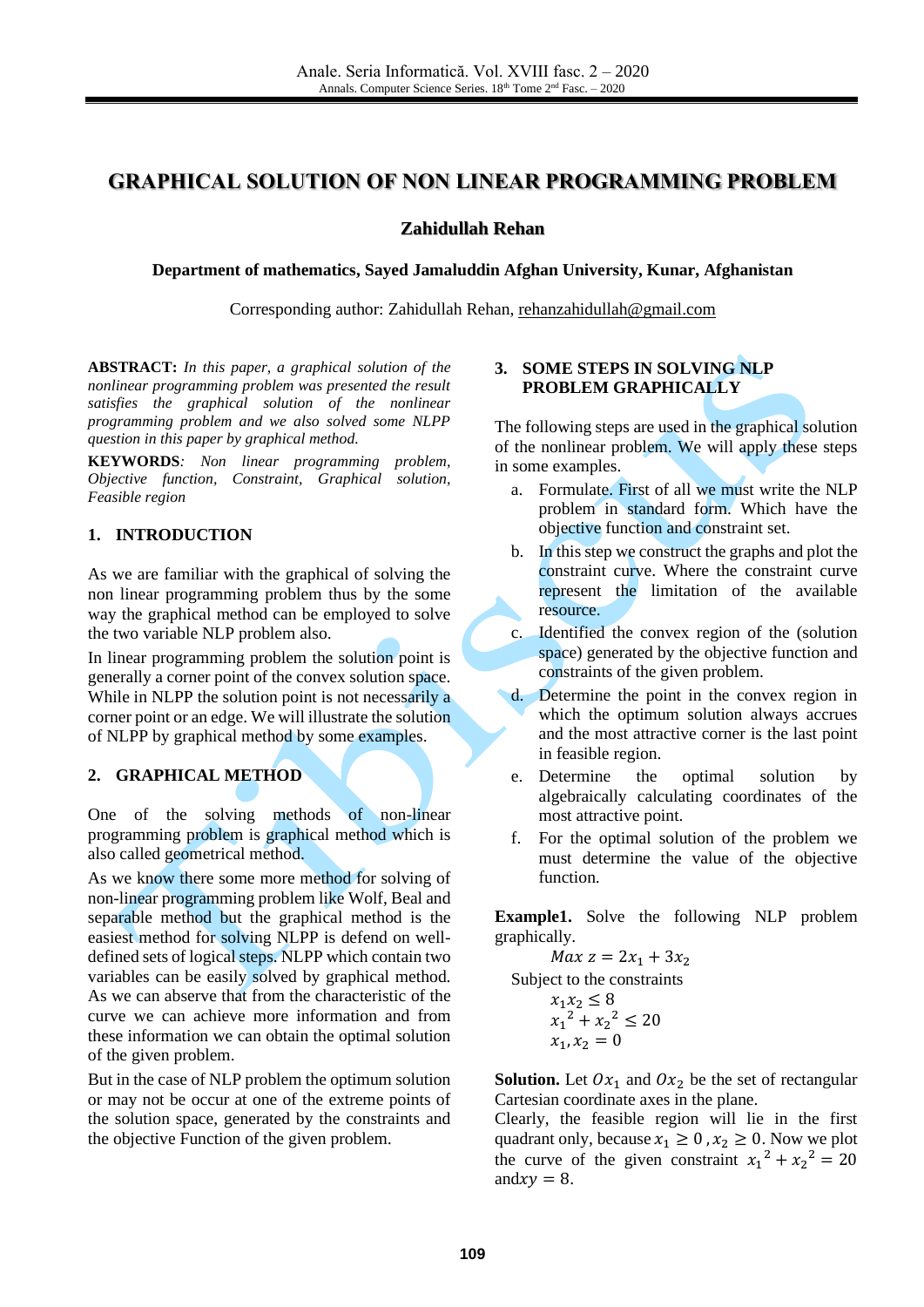Since  $x_1^2 + x_2^2 = 20$  represent a circle of radius  $\sqrt{20}$  with center at the origin and  $x_1 x_2 = 8$  represent a rectangular hyperbola whose asymptotes are the coordinate's axes.

Solving the equations  $x_1^2 + x_2^2 = 20$  and  $xy = 8$ Since we know

$$
(x1 + x2)2 = x12 + x22 + 2x1x2(x1 + x2)2 =
$$
  
20 + 2(8) = 36 (1)  
Also (x<sub>1</sub> - x<sub>2</sub>)<sup>2</sup> = x<sub>1</sub><sup>2</sup> + x<sub>2</sub><sup>2</sup> - 2x<sub>1</sub>x<sub>2</sub>

 $(x_1 - x_2)^2 = 20 - 2(8) = 4$  (2)

Adding (1) and (2) we get

 $x_1 = 4$  and  $x_2 = 2$ 

Thus the intersection coordinate of these two curves are  $B(4,2)$  and  $D(2,4)$  in the figure

As shown in the figure, the point  $(x_1, x_2)$  lying in the first quadrant shaded by the horizontal lines satisfies the constraints

 $x_1^2 + x_2^2 \le 20$ ,  $x_1 \ge 0$ ,  $x_2 \ge 0$ 

Where the points  $(x_1, x_2)$ lying in the area shaded by vertical lines satisfy the constraint  $x_1 x_2 = 8$ ,  $x_1 \ge$  $0, x_2 \geq 0$ 

Thus the desired solution point  $(x_1, x_2)$  may be somewhere in the non-convex feasible region OABCDE shaded by both the horizontal and vertical lines.



Figure (1) - show the graph and feasible region of the given problem.

The required point is obtained by moving parallel to the objective line  $2x_1 + 3x_2 = c$  for some constant  $z = c$ , i.e. we go on moving parallel to the objective line  $2x_1 + 3x_2 = 6$  (for  $c = 6$  say)away from the origin so long as the line  $c = 2x_1 + 3x_2$  touches the extreme boundary of the feasible region.

In this problem the boundary point  $D(2,4)$  gives the maximum value of the z.

Hence the graphical solution of the problem finally obtained as  $x_1 = 2$ ,  $x_2 = 4$  and max  $z = 16$ .

**Example 2.** Solve the following NLP problem graphically.

 $Max\ z = 8x_1 - x_1^2 + 8x_2 - x_2^2$ Subject to the constraint  $x_1 + x_2 \le 12$  $x_1 - x_2 \ge 4$ and  $x_1, x_2 \ge 0$ 

**Solution.** Let  $0x_1$  and  $0x_2$  be the set of rectangular Cartesian coordinate axes in the plane of the paper. Since  $x_1 \ge 0$  and  $x_2 \ge 0$ , the feasible region will lie in the first quadrant only, the feasible region is shown by the shaded region in the figure.

Thus the optimal point  $((x_1, x_2)$  must somewhere in the convex region ABC. However the desired point will be that at which a side of the convex region is tangent to the circle

$$
z = 8x_1 - x_1^2 + 8x_2 - x_2^2.
$$

The gradient of the tangent to this circle can be obtained by differentiating the equation

$$
z = 8x_1 - x_1^2 + 8x_2 - x_2^2
$$
  
With respect to  $x_1$  i.e  

$$
8 - 2x_1 + 8\frac{dx_2}{dx_1} - 2x_2\frac{dx_2}{dx_1} = 0
$$

$$
8 - 2x_1 + 8 \frac{d}{dx_1} - 2x_2 \frac{d}{dx_1} = 0
$$
  
Or 
$$
\frac{dx_2}{dx_1} = \frac{2x_1 - 8}{8 - 2x_2}
$$
 (3)

The gradient of the line  $x_1 + x_2 = 12$  and  $x_1 - x_2 = 4$  is<br> $dx_1 + c$ 

$$
dx_1 + dx_2 = 0
$$
 Or  

$$
\frac{dx_2}{dx_1} = -1
$$

And

$$
dx_1 + dx_2 = 0
$$
 Or  

$$
\frac{dx_2}{dx_1} = 1
$$



Figure (2), show the graph and feasible region of the given problem.